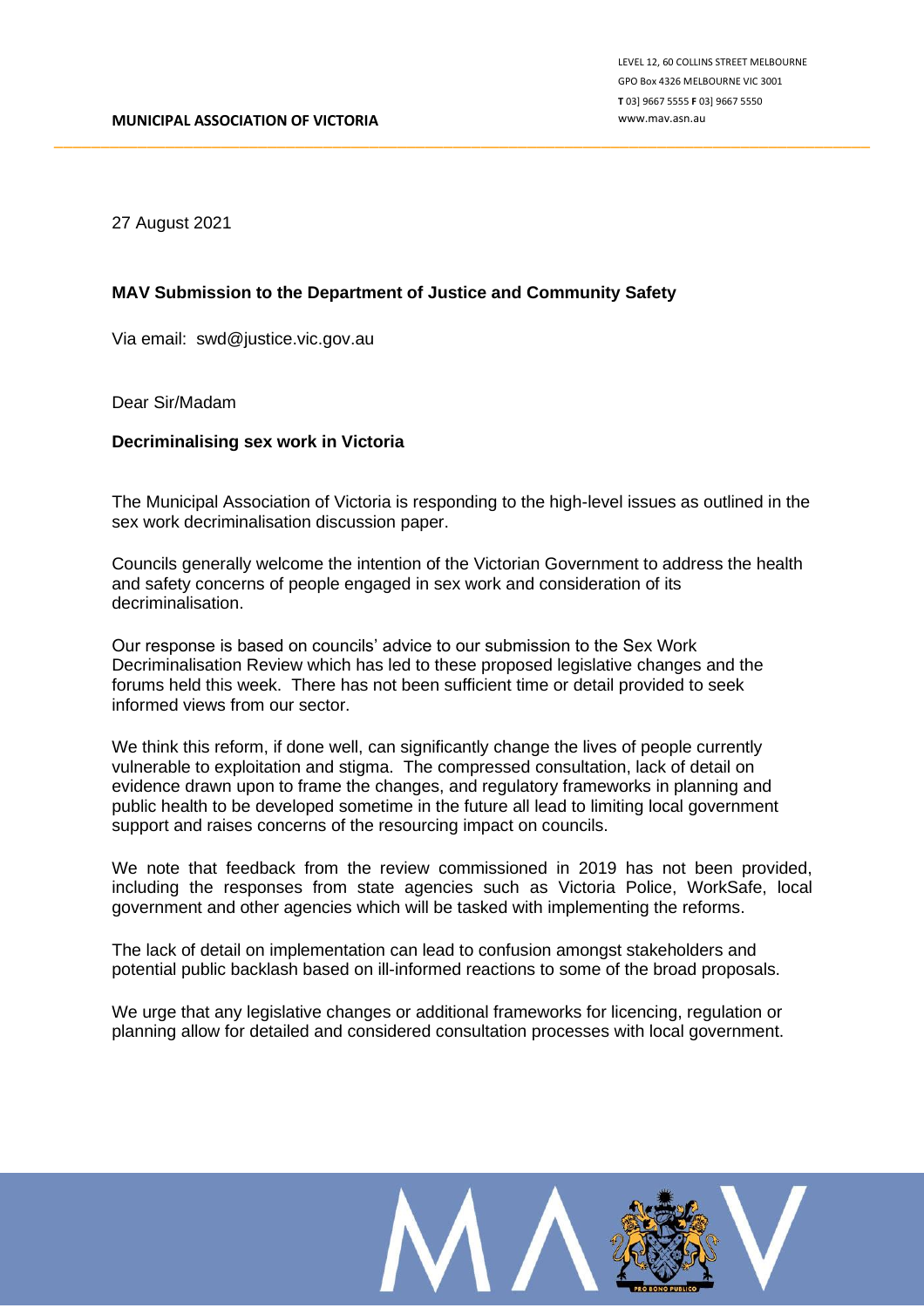# **Consultation and Policy Goals for Sex Work Decriminalisation**

We are surprised and deeply disappointed in the limited amount of time Victoria's 79 councils and the MAV have been provided with to respond to the proposed changes. The consultation meetings with council CEOs and Mayors held in the two days before consultation closed, with only a short consultation period of little more than a week prior. There was no advice or indication provided directly to the MAV or councils that the discussion paper was available until this engagement commenced.

The proposal to enable sex work to be available in a variety of locations, without clear indications of where and what frameworks will be in place, is particularly concerning given the scope, scale and impact for all local streets, residential areas and precincts across the state.

We do not have line of sight to the potential public health regulatory framework that we understand is being developed. We would suggest that the intimate nature and public health implications of sex work requires an appropriate level of public health regulation and monitoring. This will need to be resourced via statutory mechanisms. Councils will be interested to hear about the proposed roles of the Department of Health and Consumer Affairs in this regard.

## **Enforcement Activities and Resourcing**

The risk of not having a state-wide regulatory framework for the sex work industry is that individual councils may take differing approaches. This has the potential for inconsistent outcomes based on levels of resourcing and local engagement. Planning for, regulating, and monitoring of a decriminalised sex work industry is a complex and sensitive space.

The Victorian Government needs to decide how it will protect vulnerable workers in residential settings. There are no indications provided in the available information any role for WorkSafe. We anticipate they will need to respond to issues arising from a new class of workplace that will be generated through the decriminalisation of the sex work industry and the removal of current controls.

The role of the Departments of Health and Fairness, Families and Housing, and Justice and Community Safety (DH, DFFH and DJCS), including Consumer Affairs and the Victoria Police, also need to be identified and communicated to councils and the broader community. The responsibility cannot simply be left to council environmental health officers and/or local laws officers who are already at capacity responding to local public health and other statutory needs generated by state legislation. Any public education role councils may be required to undertake with their communities also needs to be carefully considered.

We are concerned that responses to community complaints may be more pronounced in rural and regional areas. Metropolitan councils have also immediately identified that their complaint load may multiply exponentially, and that their EHOs are already stretched due to the increasing range of health and safety impacts councils must manage.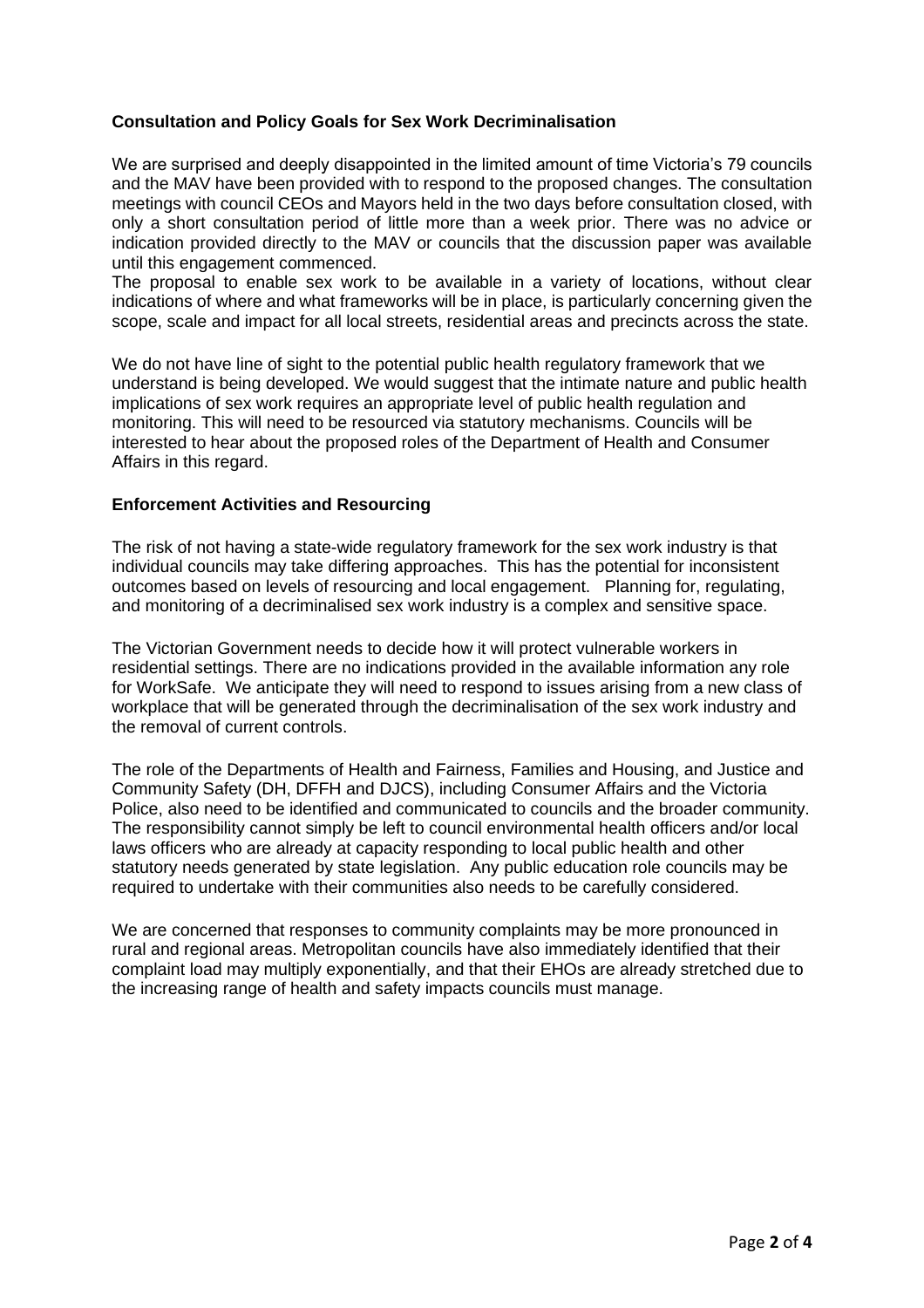# **Planning considerations**

Along with health officers, council planners manage a very demanding workload. Any changes to the Victorian Planning Provisions (VPPs) introduced by the Victorian Government must consider this. The new provisions must set a clear baseline for councils to decide on new applications for sex work premises. This in turn will give clarity and consistency in their application to the community and proponents of new sex work premises.

Councils will need to consider the planning and amenity impacts of sex work premises within residential areas and commercial precincts more than they have previously. While it is not the responsibility of the planning system to regulate safety and crime issues, it does seek to control amenity expectations through other means such as restrictions on noise, hours of operation, location and design. The reforms will need to express amenity expectations which councils will find enforceable and will be supported by the community.

Home-based sex work is an area of great concern. The impact of after-hours visitations on community amenity and potential for inherently unsafe and isolated environments for sex workers. This may be signalling potentially unacceptable risks to workers, their families, neighbours and the wider community.

Councils will similarly have a role in responding to liquor licence applications in most categories and the proposal for commercial and potentially home-based sex work businesses to apply for liquor licences will also impact councils and their communities and should be subject to further consultation.

Council planning departments will require support and resources to manage this change to ensure timely and fair decision making. This must include referral contacts within the Department of Justice and Community Safety (DJCS), or where to point community members and sex work premises proponents for more information. The more information is provided to planners, the better they will be able to make fair and balanced decisions in line with industry and community expectations. Planning Practise Note guidance must therefore form part of the package of reforms and be released in a timely manner to coincide with any changes to the Victoria Planning Provisions.

Funding to councils is also required for transition and permit fees also enabled for ongoing requirements where these are necessary. Without these tools and resources there will be chaotic implementation at best.

Despite the importance of this reform to the sex work industry and all Victorians, the limited consultation risks this major reform faltering because of poor implementation and failure to engage with councils and communities on the real-world impact on community health, safety and amenity.

We seek the opportunity for councils to consider and respond to an Exposure Draft Bill before legislation is introduced into Parliament. Without orderly development of this legislation and its accompanying implementation plan, this important reform risks serious consequences for both the sex work industry, businesses and the broader community.